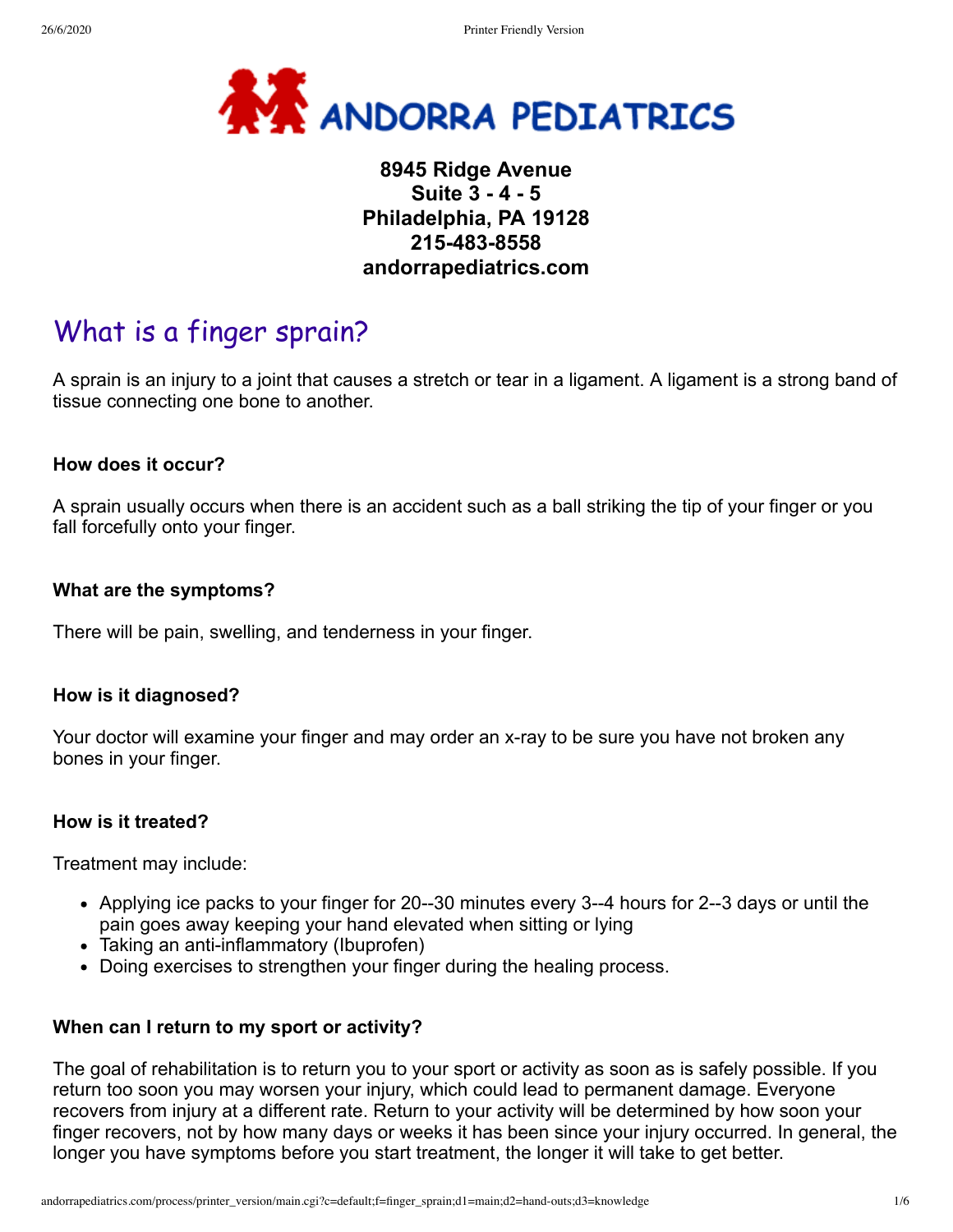Your doctor will recommend that your sprained finger be splinted or "buddy taped" (taped to the finger next to it) for 1 to 4 weeks after your injury. In many cases, you will be able to return to your activities as long as you are wearing your splint or have your finger taped.

Your finger may remain swollen with decreased range of motion and strength for many weeks. It is important to continue your rehabilitation exercises during this time and even after you return to your sport.

### **How can I prevent a finger sprain?**

Finger sprains are usually the result of injuries that are not preventable.

## **Finger Dislocation**

A finger dislocation is a displacement of the bones of the finger from their normal position.

## **How does it occur?**

A dislocation usually occurs when there is an accident such as a ball striking the tips of the finger or a person falling forcefully onto a finger or getting a finger hooked into a piece of equipment like a football mask or a basketball net.

#### **What are the symptoms?**

In a dislocation there is immediate pain and swelling. The finger looks swollen and crooked. You will usually be unable to bend or straighten the dislocated joint.

#### **How is it diagnosed?**

Your doctor will examine your finger. An x-ray will be taken to confirm the dislocation and to determine if there is also a break in your finger.

#### **How is it treated?**

Your doctor will realign the dislocated bones. Your finger will be placed in a protective splint for several weeks.

Your finger will most likely be swollen after the dislocation. You should apply ice packs to your finger for 20 to 30 minutes every 3 to 4 hours for 2 or 3 days or until the pain goes away. Your hand should be elevated on a pillow while you are lying down or on the back of a chair or couch while you are sitting. Your doctor may prescribe an anti-inflammatory medication. You will be given exercises to strengthen your finger during the healing process.

#### **When can I return to my sport or activity?**

The goal of rehabilitation is to return you to your sport or activity as soon as is safely possible. If you return too soon you may worsen your injury, which could lead to permanent damage. Everyone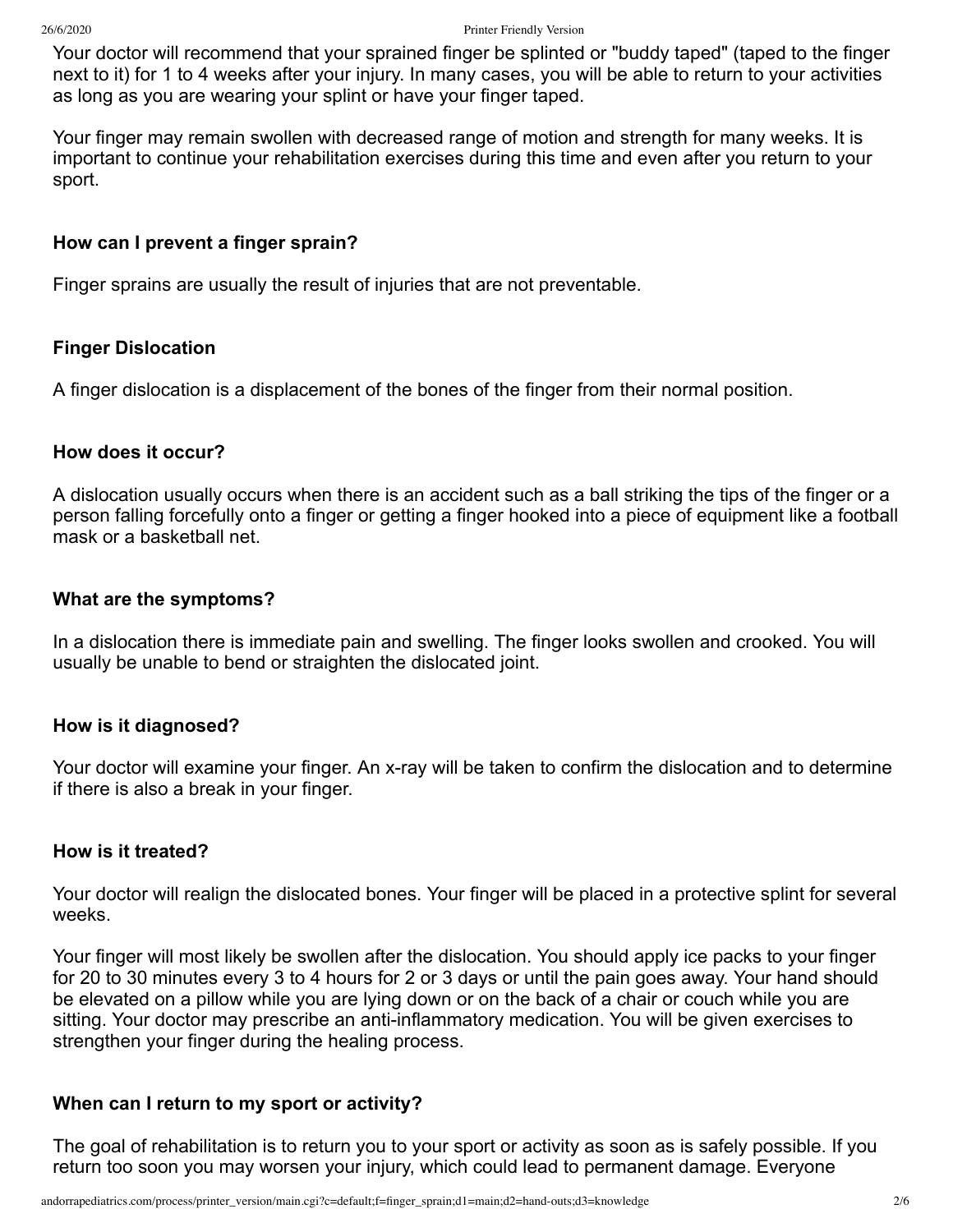recovers from injury at a different rate. Return to your activity will be determined by how soon your finger recovers, not by how many days or weeks it has been since your injury occurred.

Your doctor will recommend that your dislocated finger be splinted or "buddy taped" (taped to the finger next to it) for 3 to 6 weeks after your injury. In many cases, you will be able to return to your sport or activity as long as you are wearing your splint or have your finger taped.

Your finger may remain swollen with decreased range of motion and strength for many weeks. It is important to continue your rehabilitation exercises during this time and even after you return to your sport or activity.

## **How can I prevent finger dislocation?**

Finger dislocations are usually the result of accidents that are not preventable. However, whenever possible you should try to avoid getting your finger stuck in objects such as helmets, nets, or athletic jerseys.



**Mallet Finger (Baseball Finger)**

## **What is mallet finger?**

Mallet finger, also known as baseball finger, is an injury to the fingertip caused by a blow to the end of the finger. In mallet finger, the tendon that straightens the tip of the finger is injured and you may lose the ability to straighten your finger.

#### **How does it occur?**

There is usually a jamming injury to the tip of the finger.

## **What are the symptoms?**

You may have pain and swelling at the tip of the finger. You may be unable to straighten the tip of your finger. If the injury is old or if you do not seek medical care soon enough, you may permanently lose the ability to straighten your finger.

## **How is it diagnosed?**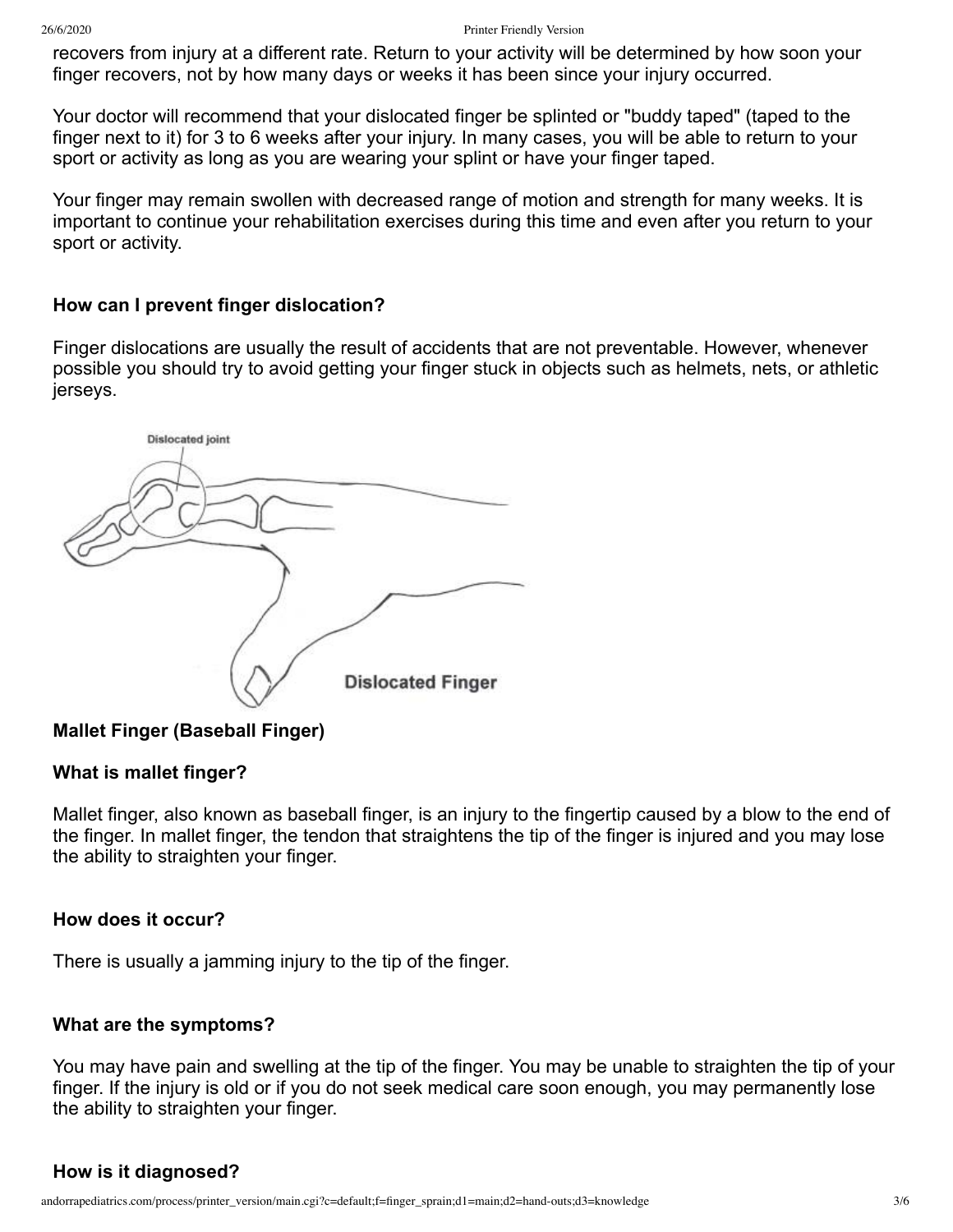Your doctor will examine your finger and review your symptoms. An x-ray may be taken to see if there is also a fracture. Commonly, the tendon will pull off a piece of the bone to which it is attached at the end of your finger.

#### **How is it treated?**

Your finger will be straightened and placed in a splint for about 6 weeks to allow the tendon to reattach to the finger bone or, if a piece of bone has been pulled off, to allow the bone to heal. It is important to keep this splint on to permit healing. Because your finger probably will be swollen, you should apply ice packs to your finger for 20 to 30 minutes every 3 to 4 hours for the first 2 or 3 days or until the pain goes away. Your hand should be elevated on a pillow when you are lying down or placed on the back of a chair or couch when you are sitting.

## **When can I return to my sport or activity?**

The goal of rehabilitation is to return you to your sport or activity as soon as is safely possible. If you return too soon you may worsen your injury, which could lead to permanent damage. Everyone recovers from injury at a different rate. Return to your sport or activity will be determined by how soon your finger recovers, not by how many days or weeks it has been since your injury occurred.

It is important that you wear a splint for your mallet finger for at least 6 weeks after your injury. If you wear your splint as your doctor has recommended you may return to your activities immediately. NOT wearing your splint can lead to permanent injury or deformity of your finger.

#### **How can I prevent mallet finger?**

Mallet finger is caused by a direct blow to the end of the finger during an accident that is usually not preventable.



## **Trigger Finger**

## **What is trigger finger?**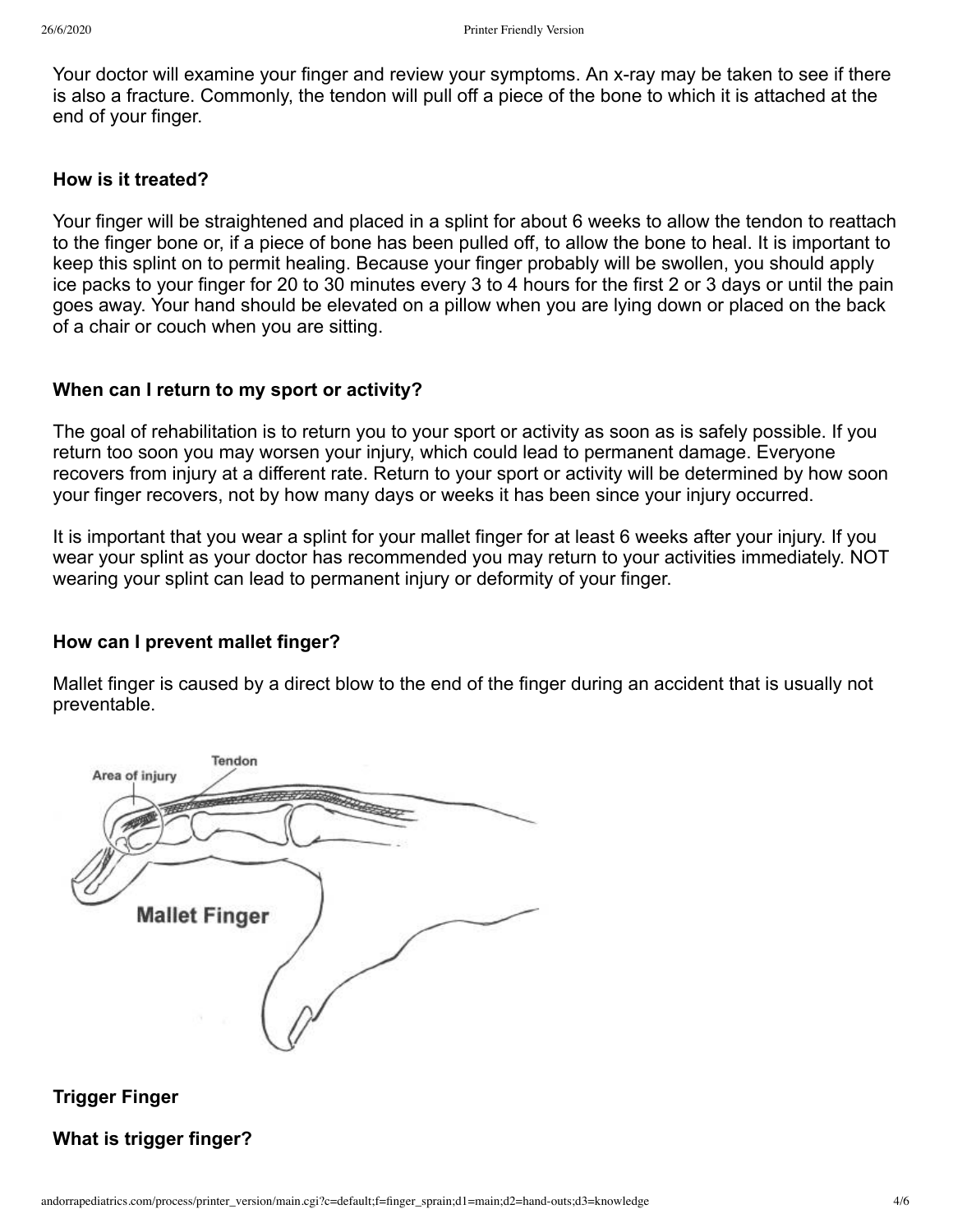Trigger finger is a condition in which it is difficult to straighten a finger (or fingers) once bent. The medical term for trigger finger is stenosing tenosynovitis.

## **How does it occur?**

Trigger finger results from inflammation or swelling of the fibrous sheath that encloses the tendons. A tendon is a band of strong fibrous tissue that connects a muscle to a bone.

The straightening mechanism hesitates for a few moments before the tendon suddenly overcomes the resistance. The finger then straightens with a sudden jerk or triggering motion.

## **What are the symptoms of trigger finger?**

Symptoms include:

- A snapping sensation (triggering) in the affected finger or fingers
- Inability to extend the finger smoothly or at all (it may lock in place while bent)
- Tenderness to the touch over the tendon, usually at the base of the finger or palm
- Soreness in the affected finger or fingers.

## **How is trigger finger diagnosed?**

Your doctor will review your symptoms and examine you.

#### **How is trigger finger treated?**

Sometimes it is helped by ice and anti-inflammatory medication (Ibuprofen). If this does not work, your doctor may give you an injection of cortisone and a local anesthetic (to keep you from feeling pain with the injection) to reduce the inflammation of the tendon sheath.

#### **When can I return to my sport or activity?**

You may return to your sport or activity when your finger no longer catches or locks.

## **How long do the effects of trigger finger last?**

The severity of trigger finger varies from person to person. Although response to treatment varies, results are usually good. It is best to discuss progress with your doctor on a regular basis. Surgery for this condition is usually very successful.

#### **How can I take care of myself?**

It is important to follow your doctor's instructions. In addition, rest and limit the activity of the affected finger or fingers and of the hand and wrist.

## **What can I do to help prevent trigger finger?**